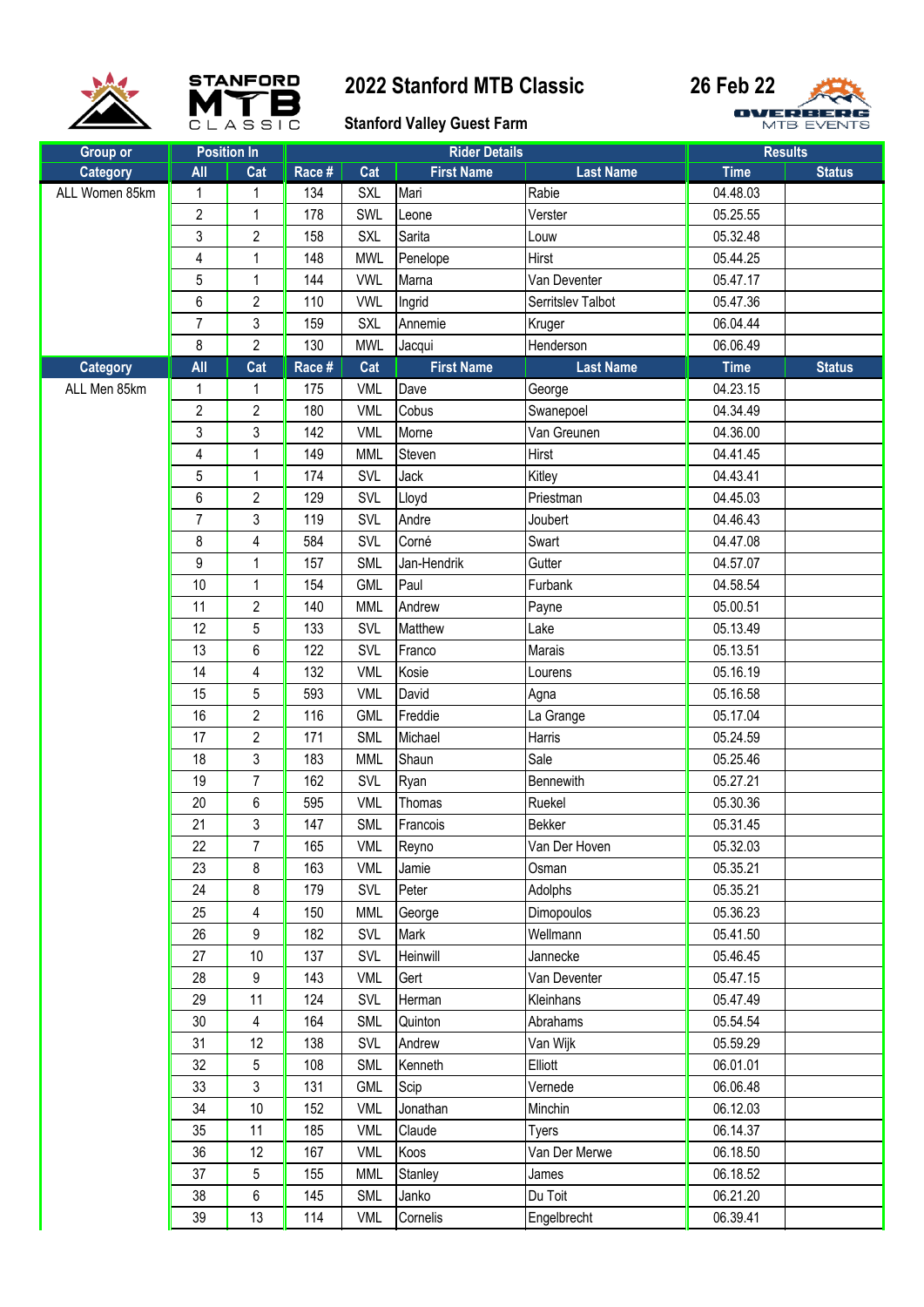





|                             |                | <b>Position In</b> |        |            | <b>Rider Details</b> |                  |             | <b>Results</b> |
|-----------------------------|----------------|--------------------|--------|------------|----------------------|------------------|-------------|----------------|
| <b>Group or</b><br>Category | All            | Cat                | Race # | Cat        | <b>First Name</b>    | <b>Last Name</b> | <b>Time</b> | <b>Status</b>  |
|                             | 40             | 13                 | 115    | SVL        | Stefano              | Redivo           | 06.39.45    |                |
|                             | 41             | 14                 | 117    | <b>VML</b> | Thomas               | Rückel           | 06.54.55    |                |
|                             | 42             | 4                  | 181    | <b>GML</b> | Mike                 | Carr             | 07.06.34    |                |
|                             | 43             | 6                  | 166    | <b>MML</b> | Dawie                | Theron           | 07.17.07    |                |
|                             | 44             | $\overline{7}$     | 594    | <b>MML</b> | Richard              | Du Toit          | 07.17.30    |                |
|                             | 45             | 15                 | 170    | <b>VML</b> | <b>Ihor</b>          | Pokhvishchev     | 07.21.42    |                |
|                             | 46             | 8                  | 120    | <b>MML</b> | Andrew               | Atkinson         | 07.47.44    |                |
| <b>Category</b>             | All            | Cat                | Race # | Cat        | <b>First Name</b>    | <b>Last Name</b> | <b>Time</b> | <b>Status</b>  |
| ALL Women 60km              | 1              | 1                  | 322    | <b>VWM</b> | Michelle             | George           | 03.45.52    |                |
|                             | $\overline{c}$ | $\mathbf{1}$       | 190    | <b>MWM</b> | Dawn                 | Herbert          | 04.00.35    |                |
|                             | 3              | $\overline{2}$     | 269    | <b>VWM</b> | Bianca               | Martinaglia      | 04.03.10    |                |
|                             | 4              | 1                  | 215    | <b>SXM</b> | Gabriela             | Raith            | 04.08.20    |                |
|                             | 5              | 3                  | 233    | <b>VWM</b> | Sune                 | Henning          | 04.12.58    |                |
|                             | 6              | 4                  | 320    | <b>VWM</b> | Ingrid               | Youell           | 04.18.14    |                |
|                             | $\overline{7}$ | 1                  | 287    | <b>SWM</b> | Nina                 | Van Der Berg     | 04.35.39    |                |
|                             | 8              | $\overline{2}$     | 588    | <b>SXM</b> | Liezl                | Richards         | 04.41.32    |                |
|                             | 9              | 5                  | 266    | <b>VWM</b> | Nicole               | Murphy           | 04.50.20    |                |
|                             | 10             | 3                  | 590    | <b>SXM</b> | Aimee                | Hangone          | 05.02.00    |                |
|                             | 11             | $\overline{2}$     | 237    | <b>MWM</b> | Tracy                | Crowther         | 05.02.52    |                |
|                             | 12             | 3                  | 240    | <b>MWM</b> | Liesel               | Gray             | 05.02.54    |                |
|                             | 13             | 6                  | 219    | <b>VWM</b> | Hanja                | Oosthuizen       | 05.03.42    |                |
|                             | 14             | $\overline{2}$     | 261    | <b>SWM</b> | Irmilee              | Uys              | 05.06.18    |                |
|                             | 15             | 4                  | 253    | <b>SXM</b> | Annelle              | Rabie            | 05.07.47    |                |
|                             | 16             | 4                  | 592    | <b>MWM</b> | Liezel               | Beyers           | 05.08.13    |                |
|                             | 17             | $\mathbf{1}$       | 324    | <b>GWM</b> | Mari                 | Kleynhans        | 05.18.10    |                |
|                             | 18             | 5                  | 239    | <b>MWM</b> | Joanna               | Thomas           | 05.23.22    |                |
|                             | 19             | $\overline{c}$     | 229    | <b>GWM</b> | Dee                  | Smale            | 05.23.22    |                |
|                             | 20             | $\overline{7}$     | 236    | <b>VWM</b> | Michelle             | Deans            | 05.26.05    |                |
|                             | 21             | 8                  | 206    | <b>VWM</b> | Liezl                | Du Toit          | 05.36.02    |                |
|                             | 22             | 3                  | 246    | SWM        | Liesl                | Rabie            | 05.41.29    |                |
|                             | 23             | 9                  | 221    | <b>VWM</b> | Karoline             | Atkinson         | 05.41.56    |                |
|                             | 24             | 3                  | 247    | <b>GWM</b> | Anita                | Folscher         | 05.49.43    |                |
|                             | 25             | 10                 | 104    | <b>VWM</b> | Liza                 | Vivier           | 06.15.15    |                |
|                             | 26             | 6                  | 313    | <b>MWM</b> | Karen                | Van Zyl          | 06.46.43    |                |
|                             | 27             | 5                  | 245    | <b>SXM</b> | San                  | Blignault        | 06.56.30    |                |
| <b>Category</b>             | All            | Cat                | Race # | Cat        | <b>First Name</b>    | <b>Last Name</b> | <b>Time</b> | <b>Status</b>  |
| ALL Men 60km                | 1              | 1                  | 329    | <b>JMM</b> | Ignatius             | Du Preez         | 03.07.52    |                |
|                             | $\overline{c}$ | 1                  | 256    | <b>SMM</b> | Luke                 | Phillips         | 03.25.26    |                |
|                             | 3              | 1                  | 195    | <b>SVM</b> | Daniel               | Steenkamp        | 03.31.54    |                |
|                             | 4              | 1                  | 335    | <b>YMM</b> | Louis                | Terblanche       | 03.32.47    |                |
|                             | 5              | $\overline{c}$     | 316    | <b>YMM</b> | Ruan                 | Portwig          | 03.38.29    |                |
|                             | 6              | 1                  | 299    | VMM        | Heinrich             | Van Rooyen       | 03.40.48    |                |
|                             | $\overline{7}$ | $\overline{c}$     | 302    | VMM        | Andreas              | Krensel          | 03.44.31    |                |
|                             | 8              | $\overline{c}$     | 315    | <b>SMM</b> | Pieter               | Giliomee         | 03.45.49    |                |
|                             | 9              | 3                  | 314    | SMM        | Niel                 | Giliomee         | 03.45.50    |                |
|                             | 10             | 1                  | 587    | <b>MMM</b> | Warren               | Richards         | 03.48.04    |                |
|                             | 11             | 3                  | 102    | <b>VMM</b> | Thomas               | Orchard          | 03.50.23    |                |
|                             | 12             | 3                  | 318    | YMM        | Zander               | Groenewald       | 03.57.41    |                |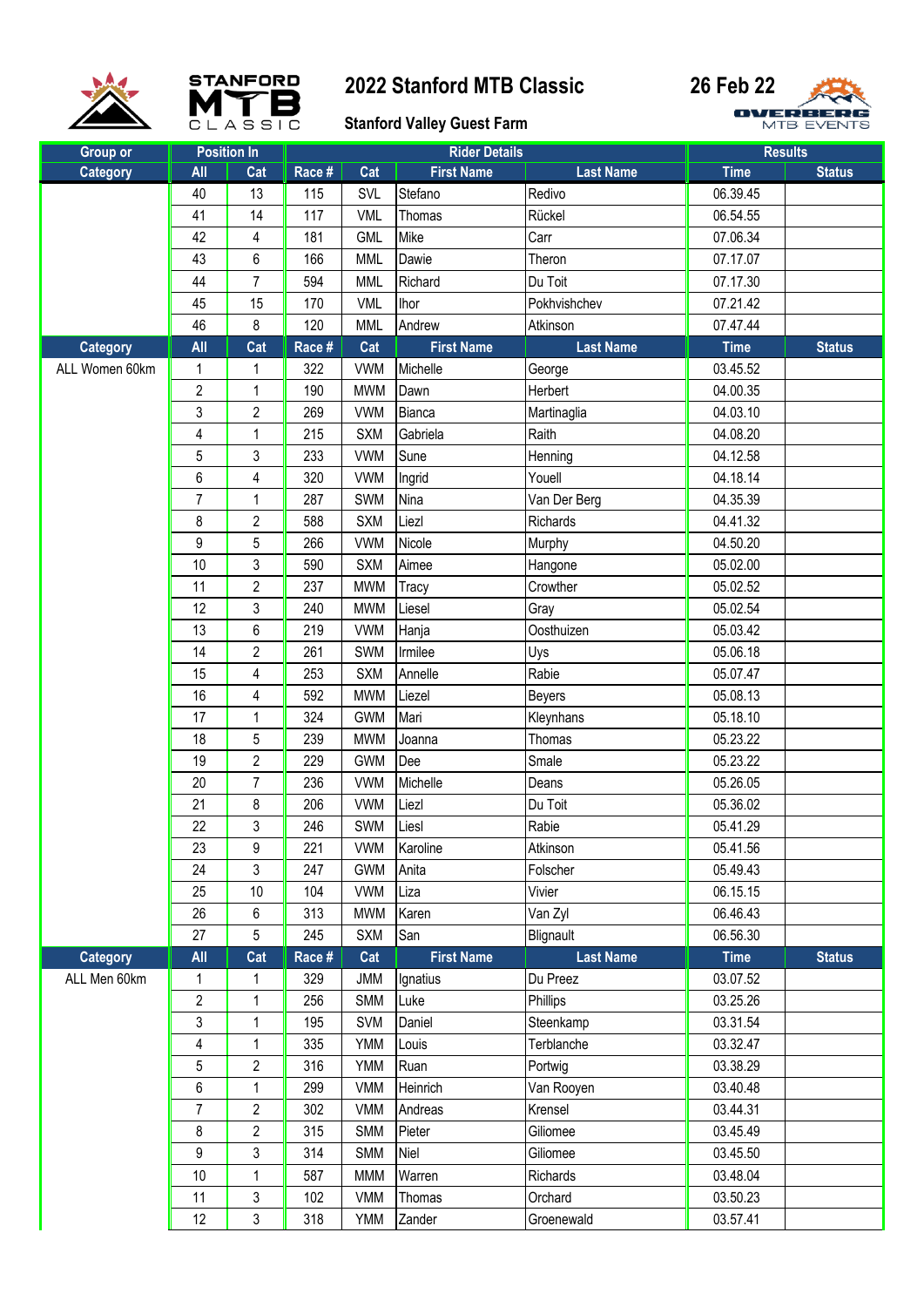





| <b>Group or</b> | <b>Position In</b> |                | <b>Rider Details</b> |            |                   | <b>Results</b>   |             |               |
|-----------------|--------------------|----------------|----------------------|------------|-------------------|------------------|-------------|---------------|
| <b>Category</b> | All                | Cat            | Race #               | Cat        | <b>First Name</b> | <b>Last Name</b> | <b>Time</b> | <b>Status</b> |
|                 | 13                 | $\overline{c}$ | 208                  | <b>MMM</b> | Nicola            | Malvicini        | 04.02.33    |               |
|                 | 14                 | 4              | 292                  | <b>VMM</b> | Grant             | <b>Sixtus</b>    | 04.02.44    |               |
|                 | 15                 | 5              | 226                  | <b>VMM</b> | Jason             | Lotter           | 04.02.44    |               |
|                 | 16                 | 1              | 135                  | <b>GMM</b> | William           | Simpson          | 04.03.08    |               |
|                 | 17                 | 6              | 291                  | <b>VMM</b> | Cillie            | Hamman           | 04.06.51    |               |
|                 | 18                 | 4              | 330                  | <b>SMM</b> | Kenny             | Rice             | 04.10.24    |               |
|                 | 19                 | 5              | 289                  | <b>SMM</b> | Juan              | Smith            | 04.11.08    |               |
|                 | 20                 | 3              | 301                  | <b>MMM</b> | Jacques           | Coetzer          | 04.11.26    |               |
|                 | 21                 | 4              | 262                  | <b>MMM</b> | Pieter            | Uys              | 04.12.31    |               |
|                 | 22                 | 5              | 296                  | <b>MMM</b> | Anton             | De Freitas       | 04.18.06    |               |
|                 | 23                 | 6              | 312                  | <b>MMM</b> | Deon              | Van Zyl          | 04.18.41    |               |
|                 | 24                 | $\overline{7}$ | 200                  | <b>VMM</b> | Oliver            | Goebel           | 04.20.09    |               |
|                 | 25                 | 8              | 300                  | <b>VMM</b> | Mauritz           | Oberholzer       | 04.20.25    |               |
|                 | 26                 | 9              | 311                  | <b>VMM</b> | Neil              | Du Preez         | 04.22.33    |               |
|                 | 27                 | $\overline{7}$ | 274                  | <b>MMM</b> | Robert            | Godlonton        | 04.23.10    |               |
|                 | 28                 | 6              | 336                  | <b>SMM</b> | Hendrik           | Loftie-Eaton     | 04.25.59    |               |
|                 | 29                 | 4              | 278                  | <b>YMM</b> | Wehan             | Swart            | 04.28.29    |               |
|                 | 30                 | 8              | 202                  | <b>MMM</b> | Mark              | Goodall          | 04.29.24    |               |
|                 | 31                 | $\overline{2}$ | 211                  | <b>JMM</b> | Liam              | Kilian           | 04.30.14    |               |
|                 | 32                 | 9              | 210                  | <b>MMM</b> | Joshua            | Kilian           | 04.30.24    |               |
|                 | 33                 | 10             | 286                  | <b>MMM</b> | Merwede           | Van Der Berg     | 04.35.38    |               |
|                 | 34                 | $\overline{c}$ | 317                  | <b>SVM</b> | Christo           | Van Der Berg     | 04.43.11    |               |
|                 | 35                 | 3              | 214                  | <b>SVM</b> | Jacques           | Southey          | 04.46.02    |               |
|                 | 36                 | $\overline{7}$ | 337                  | <b>SMM</b> | Petri             | Venter           | 04.48.26    |               |
|                 | 37                 | $\overline{2}$ | 586                  | <b>GMM</b> | Henry             | Swart            | 04.49.20    |               |
|                 | 38                 | 11             | 212                  | <b>MMM</b> | Andrew            | Herrmann         | 04.49.41    |               |
|                 | 39                 | 4              | 267                  | SVM        | <b>Bradley</b>    | Stow             | 04.50.18    |               |
|                 | 40                 | 12             | 288                  | <b>MMM</b> | Craig             | Tate             | 04.50.22    |               |
|                 | 41                 | 13             | 295                  | <b>MMM</b> | Neethling         | Niel             | 04.51.36    |               |
|                 | 42                 | 14             | 205                  | <b>MMM</b> | Brian             | Ganser           | 04.55.19    |               |
|                 | 43                 | 3              | 297                  | <b>GMM</b> | Roelof            | Walters          | 05.01.26    |               |
|                 | 44                 | 15             | 273                  | <b>MMM</b> | Mark              | Saul             | 05.01.35    |               |
|                 | 45                 | 5              | 591                  | SVM        | Keegan            | Stober           | 05.02.01    |               |
|                 | 46                 | 6              | 224                  | <b>SVM</b> | Hendrikus         | Nel              | 05.02.13    |               |
|                 | 47                 | 10             | 223                  | <b>VMM</b> | Ettienne          | De Kock          | 05.03.44    |               |
|                 | 48                 | 16             | 257                  | <b>MMM</b> | John              | Jankovich        | 05.04.34    |               |
|                 | 49                 | 17             | 306                  | <b>MMM</b> | Japie             | Engelbrecht      | 05.04.49    |               |
|                 | 50                 | 11             | 254                  | <b>VMM</b> | David             | <b>Nutt</b>      | 05.08.42    |               |
|                 | 51                 | 8              | 308                  | <b>SMM</b> | Nicholas          | Notten           | 05.10.01    |               |
|                 | 52                 | 9              | 279                  | <b>SMM</b> | Dominic           | Notten           | 05.10.02    |               |
|                 | 53                 | 18             | 284                  | <b>MMM</b> | Adriaan           | Hefer            | 05.10.39    |               |
|                 | 54                 | 12             | 280                  | <b>VMM</b> | David             | Webster          | 05.12.23    |               |
|                 | 55                 | $\overline{7}$ | 263                  | SVM        | Hugo              | Hugo             | 05.18.50    |               |
|                 | 56                 | 13             | 321                  | <b>VMM</b> | Jan               | Viljoen          | 05.24.20    |               |
|                 | 57                 | $10$           | 252                  | <b>SMM</b> | <b>Marius</b>     | Muller           | 05.32.02    |               |
|                 | 58                 | 14             | 251                  | <b>VMM</b> | Etienne           | Muller           | 05.32.04    |               |
|                 | 59                 | 15             | 199                  | <b>VMM</b> | Karlheinz         | Jehle            | 05.36.04    |               |
|                 | 60                 | 8              | 243                  | <b>SVM</b> | Carl-Xander       | Hooper           | 05.37.11    |               |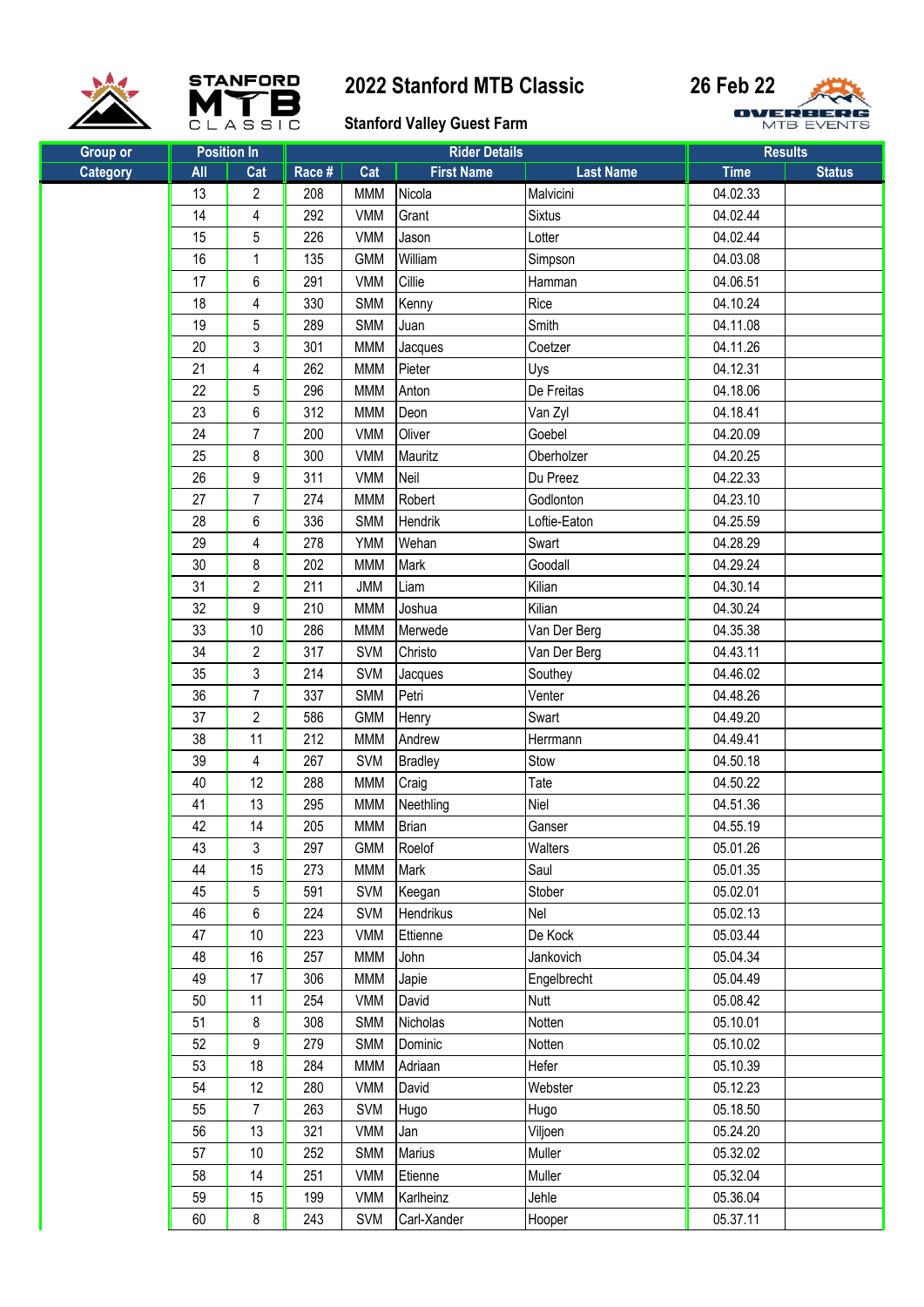



### **Stanford Valley Guest Farm**

| <b>Group or</b> |                         | <b>Position In</b>      | <b>Rider Details</b> |            |                   |                    | <b>Results</b> |               |
|-----------------|-------------------------|-------------------------|----------------------|------------|-------------------|--------------------|----------------|---------------|
| <b>Category</b> | All                     | Cat                     | Race #               | Cat        | <b>First Name</b> | <b>Last Name</b>   | <b>Time</b>    | <b>Status</b> |
|                 | 61                      | 16                      | 234                  | <b>VMM</b> | Regardt           | Broodryk           | 05.39.04       |               |
|                 | 62                      | 17                      | 231                  | <b>VMM</b> | D J               | Schreuder          | 05.39.06       |               |
|                 | 63                      | 18                      | 222                  | <b>VMM</b> | Robert            | Van Breukelen      | 05.42.19       |               |
|                 | 64                      | 4                       | 307                  | <b>GMM</b> | <b>Steve</b>      | Lang               | 05.42.23       |               |
|                 | 65                      | 19                      | 326                  | <b>VMM</b> | Charles           | Williams           | 05.43.21       |               |
|                 | 66                      | 20                      | 216                  | <b>VMM</b> | Mathew            | Glass              | 05.45.21       |               |
|                 | 67                      | 19                      | 294                  | <b>MMM</b> | Barry             | Tyson              | 05.49.03       |               |
|                 | 68                      | 5                       | 248                  | <b>GMM</b> | Daniel            | Folscher           | 05.49.41       |               |
|                 | 69                      | 21                      | 265                  | <b>VMM</b> | Shawn             | Rennie             | 05.51.29       |               |
|                 | 70                      | 6                       | 283                  | <b>GMM</b> | JP                | De Villiers        | 06.09.47       |               |
|                 | 71                      | 9                       | 209                  | <b>SVM</b> | Scott             | Alexander          | 06.11.49       |               |
|                 | 72                      | 22                      | 290                  | <b>VMM</b> | Johan             | Havenga            | 06.12.24       |               |
|                 | 73                      | 20                      | 103                  | <b>MMM</b> | Vernon            | Rudman             | 06.15.10       |               |
|                 | 74                      | 10                      | 293                  | <b>SVM</b> | Jean              | <b>Bonthuys</b>    | 06.24.50       |               |
|                 | 75                      | 21                      | 188                  | <b>MMM</b> | Don               | Kennett            | 06.27.34       |               |
|                 | 76                      | $\overline{7}$          | 580                  | <b>GMM</b> | Jerry             | Pienaar            | 06.28.57       |               |
|                 | 77                      | 11                      | 244                  | <b>SVM</b> | Franciscus        | Blignault          | 06.56.30       |               |
|                 | 78                      | 23                      | 589                  | <b>VMM</b> | Wiehahn           | Coetzee            | 06.59.58       |               |
| Category        | All                     | Cat                     | Race #               | Cat        | <b>First Name</b> | <b>Last Name</b>   | <b>Time</b>    | <b>Status</b> |
| e-Bikes 60km    | 1                       | 1                       | 328                  | EBM        | Martin            | Horn               | 03.17.02       |               |
|                 | $\overline{\mathbf{c}}$ | $\overline{c}$          | 332                  | EBM        | Zandri            | Van Jaarsveld      | 03.43.28       |               |
|                 | 3                       | 3                       | 331                  | EBM        | Tim               | Stiff              | 03.43.32       |               |
|                 | 4                       | 4                       | 204                  | EBM        | Stefan            | De Villiers        | 03.45.21       |               |
|                 | 5                       | 5                       | 333                  | EBM        | Ryan              | Gomes              | 03.48.21       |               |
|                 | 6                       | 6                       | 276                  | EBM        | Johan             | Du Toit            | 03.49.43       |               |
|                 | $\overline{7}$          | 7                       | 323                  | EBM        | Earle             | Loxton             | 04.08.43       |               |
|                 | 8                       | 8                       | 303                  | EBM        | Gene              | Kilian             | 04.16.45       |               |
|                 | 9                       | 9                       | 220                  | EBM        | <b>Dionisius</b>  | Du Plessis         | 05.28.33       |               |
| <b>Category</b> | All                     | Cat                     | Race #               | Cat        | <b>First Name</b> | <b>Last Name</b>   | <b>Time</b>    | <b>Status</b> |
| ALL Women 25km  | $\mathbf{1}$            | $\mathbf{1}$            | 578                  | <b>JGS</b> | Jana              | Terblanche         | 01.36.43       |               |
|                 | $\overline{2}$          | 1                       | 570                  | OWS        | Rita              | Terblanche         | 01.36.46       |               |
|                 | 3                       | $\overline{\mathbf{c}}$ | 272                  | OWS        | Ruth              | Goodman            | 01.38.38       |               |
|                 | 4                       | 3                       | 577                  | OWS        | Nanje             | Naude              | 01.44.26       |               |
|                 | 5                       | $\overline{\mathbf{4}}$ | 340                  | OWS        | Wilmarie          | Bothma             | 01.44.56       |               |
|                 | 6                       | 5                       | 576                  | OWS        | Alet              | Naude              | 01.45.13       |               |
|                 | $\overline{7}$          | 6                       | 524                  | OWS        | Vivien            | Routledge          | 01.45.50       |               |
|                 | 8                       | $\overline{7}$          | 554                  | OWS        | Bea               | Le Roux            | 01.47.50       |               |
|                 | 9                       | 8                       | 511                  | OWS        | Shannon           | Broodryk           | 01.52.08       |               |
|                 | 10                      | 9                       | 582                  | <b>OWS</b> | Emma              | Dimopoulos         | 02.05.15       |               |
|                 | 11                      | 10                      | 522                  | <b>OWS</b> | Cato              | Terblanche         | 02.07.57       |               |
|                 | 12                      | 11                      | 535                  | OWS        | Angie             | Tate               | 02.08.00       |               |
|                 | 13                      | 12                      | 338                  | <b>OWS</b> | Natalie           | Kennett            | 02.08.02       |               |
|                 | 14                      | 13                      | 538                  | OWS        | Ali               | Williams           | 02.08.08       |               |
|                 | 15                      | 14                      | 573                  | OWS        | Cindy             | Mcculloch          | 02.08.26       |               |
|                 | 16                      | 1                       | 574                  | SGS        | Anna              | De Villiers        | 02.12.12       |               |
|                 | 17                      | 15                      | 542                  | OWS        | Michele           | Olivier            | 02.26.14       |               |
|                 | 18                      | 2                       | 536                  | <b>JGS</b> | Rachel            | Hirst              | 02.34.15       |               |
|                 | 19                      | 16                      | 517                  | <b>OWS</b> | Nikita            | Haasbroek-Binedell | 02.36.06       |               |
|                 |                         |                         |                      |            |                   |                    |                |               |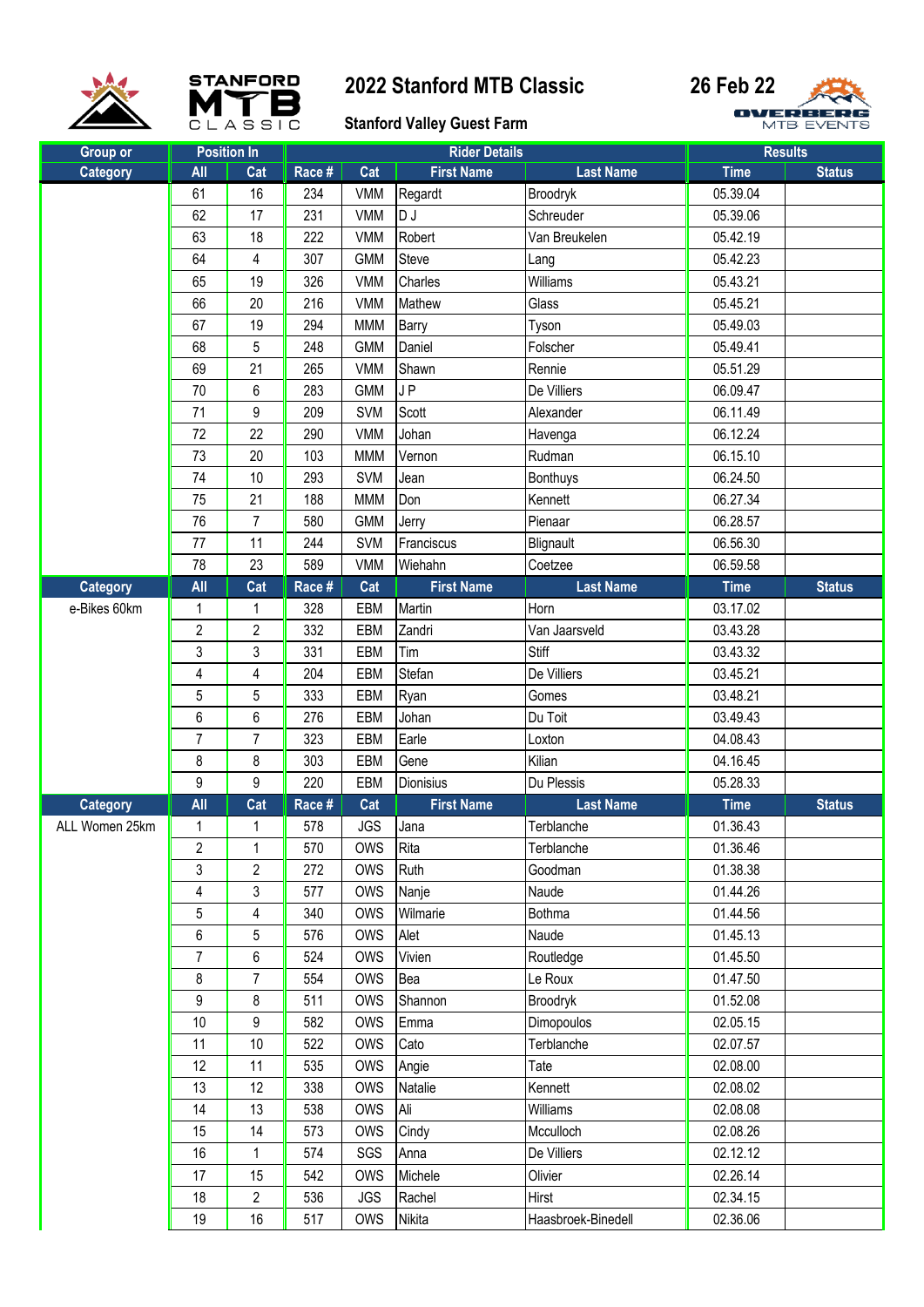





| <b>Group or</b> |                | <b>Position In</b> | <b>Rider Details</b> |            |                   | <b>Results</b>   |             |               |
|-----------------|----------------|--------------------|----------------------|------------|-------------------|------------------|-------------|---------------|
| <b>Category</b> | All            | Cat                | Race #               | Cat        | <b>First Name</b> | <b>Last Name</b> | <b>Time</b> | <b>Status</b> |
|                 | 20             | 17                 | 350                  | OWS        | Radyn             | Megan            | 02.36.45    |               |
|                 | 21             | 18                 | 501                  | <b>OWS</b> | Lene              | Radyn            | 02.37.11    |               |
|                 | 22             | 19                 | 533                  | OWS        | Ash               | Quenet-Meintjes  | 02.46.41    |               |
|                 | 23             | 20                 | 531                  | <b>OWS</b> | Meg               | Lyle             | 02.46.43    |               |
|                 | 24             | 21                 | 532                  | <b>OWS</b> | Leigh             | Pienaar          | 02.46.45    |               |
|                 | 25             | 22                 | 539                  | <b>OWS</b> | Mikayla           | Morkel-Brink     | 02.46.46    |               |
|                 | 26             | 23                 | 547                  | OWS        | Lorraine          | Scholtz          | 03.17.08    |               |
| <b>Category</b> | All            | Cat                | Race #               | Cat        | <b>First Name</b> | <b>Last Name</b> | <b>Time</b> | <b>Status</b> |
| ALL Men 25km    | 1              | 1                  | 342                  | OMS        | Matthew           | Venn             | 01.15.01    |               |
|                 | $\overline{c}$ | $\overline{2}$     | 567                  | OMS        | Greg              | Mcdonald         | 01.15.01    |               |
|                 | 3              | 3                  | 565                  | <b>OMS</b> | Gerhard           | Lamprecht        | 01.21.04    |               |
|                 | 4              | 4                  | 225                  | <b>OMS</b> | De Villiers       | <b>Britz</b>     | 01.22.16    |               |
|                 | 5              | 5                  | 510                  | <b>OMS</b> | Stephen           | Southey          | 01.22.30    |               |
|                 | 6              | 6                  | 259                  | OMS        | Herman            | Rousseau         | 01.22.41    |               |
|                 | $\overline{7}$ | $\overline{7}$     | 230                  | OMS        | Neill             | Davis-Hannibal   | 01.24.30    |               |
|                 | 8              | 1                  | 558                  | <b>JBS</b> | lann              | Coetzee          | 01.26.15    |               |
|                 | 9              | 8                  | 556                  | <b>OMS</b> | Ben               | Krensel          | 01.31.04    |               |
|                 | 10             | 9                  | 553                  | OMS        | Deon              | Jacobs           | 01.31.15    |               |
|                 | 11             | 10                 | 519                  | <b>OMS</b> | Roux              | Gerber           | 01.31.23    |               |
|                 | 12             | 11                 | 201                  | OMS        | Greg              | <b>Bellairs</b>  | 01.32.00    |               |
|                 | 13             | $\overline{2}$     | 564                  | <b>JBS</b> | Jan               | Viljoen          | 01.33.26    |               |
|                 | 14             | 12                 | 525                  | <b>OMS</b> | Thomas            | Landon           | 01.35.45    |               |
|                 | 15             | 13                 | 187                  | <b>OMS</b> | Adrian            | <b>Botha</b>     | 01.37.35    |               |
|                 | 16             | 14                 | 583                  | OMS        | Douglas           | Furbank          | 01.41.11    |               |
|                 | 17             | 15                 | 339                  | <b>OMS</b> | Hendrik           | <b>Bothma</b>    | 01.41.47    |               |
|                 | 18             | 16                 | 544                  | OMS        | Andreas           | Joss             | 01.43.27    |               |
|                 | 19             | 17                 | 520                  | <b>OMS</b> | Carel             | Bredell          | 01.45.51    |               |
|                 | 20             | 18                 | 508                  | OMS        | Derek             | Sutton           | 01.49.50    |               |
|                 | 21             | 19                 | 507                  | OMS        | Adrian            | Good             | 01.49.51    |               |
|                 | 22             | 20                 | 515                  | OMS        | Gareth            | Rutherford       | 01.51.00    |               |
|                 | 23             | 21                 | 530                  | OMS        | Pierre            | Van Rensburg     | 01.51.01    |               |
|                 | 24             | 3                  | 528                  | <b>JBS</b> | Joshua            | Jordaan          | 01.51.39    |               |
|                 | 25             | 22                 | 529                  | OMS        | Theo              | Jordaan          | 01.51.41    |               |
|                 | 26             | 23                 | 513                  | OMS        | Russell           | Crowther         | 01.58.24    |               |
|                 | 27             | 24                 | 563                  | OMS        | Trevor            | Reid             | 01.59.13    |               |
|                 | 28             | 25                 | 552                  | OMS        | lan               | Gibson           | 01.59.14    |               |
|                 | 29             | 26                 | 566                  | OMS        | Magtellus         | Cloete           | 02.02.49    |               |
|                 | 30             | $\mathbf{1}$       | 575                  | <b>SBS</b> | <b>Dirk</b>       | De Villiers      | 02.04.07    |               |
|                 | 31             | 27                 | 560                  | OMS        | Franco            | Hamman           | 02.06.07    |               |
|                 | 32             | 28                 | 270                  | OMS        | Giancarlo         | Ferrone          | 02.06.19    |               |
|                 | 33             | 29                 | 572                  | OMS        | Cameron           | Mcculloch        | 02.08.19    |               |
|                 | 34             | 30                 | 571                  | OMS        | Stefan            | Terblanche       | 02.12.14    |               |
|                 | 35             | 31                 | 527                  | OMS        | Karel             | Van Schalkwyk    | 02.21.37    |               |
|                 | 36             | 32                 | 526                  | OMS        | Rodney            | Parsons          | 02.21.40    |               |
|                 | 37             | 33                 | 541                  | OMS        | Bernhardt         | Barkhuizen       | 02.26.26    |               |
|                 | 38             | 34                 | 505                  | OMS        | Andrew            | Stegmann         | 02.30.03    |               |
|                 | 39             | 35                 | 506                  | OMS        | Geoff             | Prowse           | 02.30.06    |               |
|                 | 40             | 36                 | 540                  | OMS        | Douw              | Vermeulen        | 02.33.22    |               |